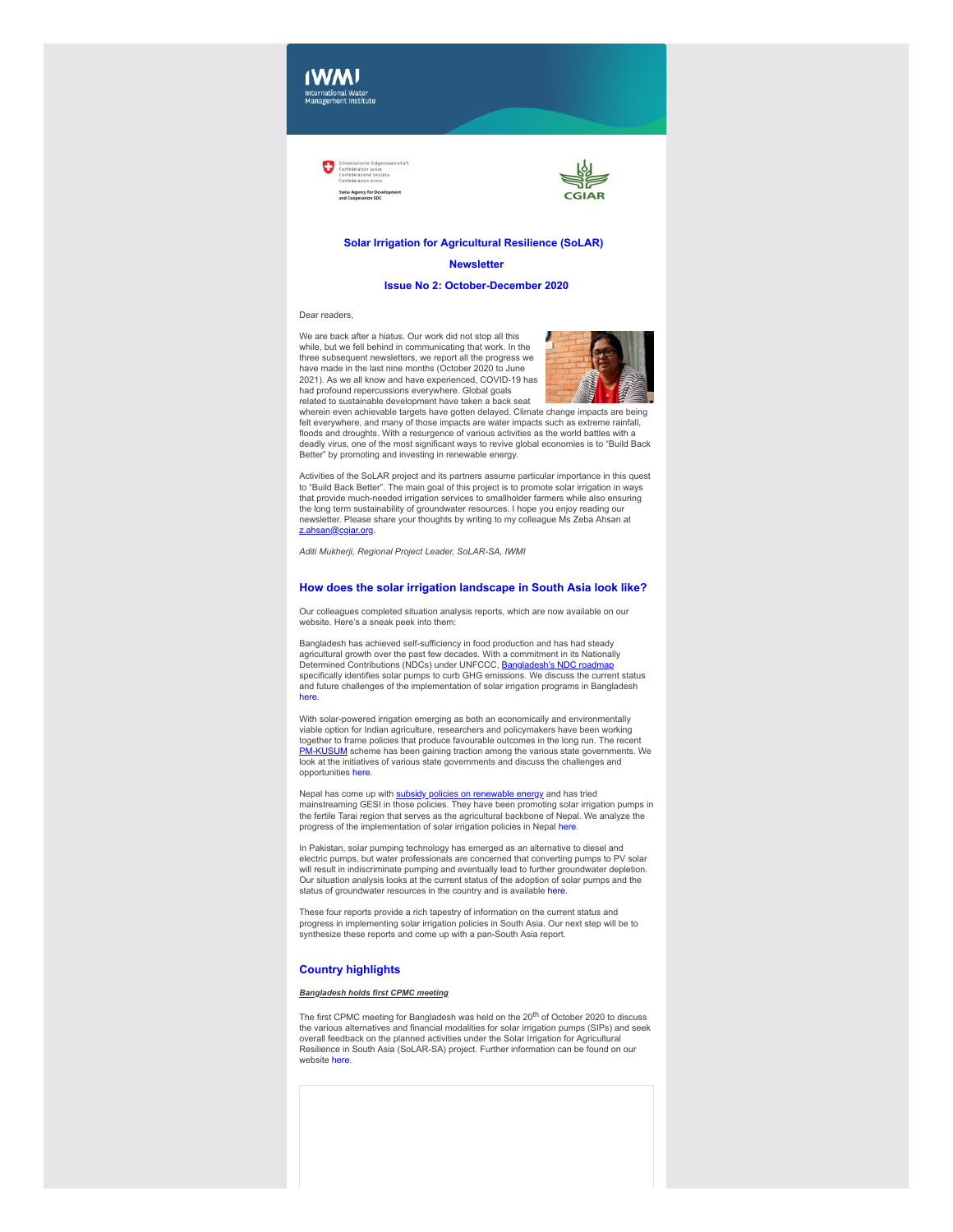

*A glimpse from the 1st CPMC meeting, Bangladesh*

## *IDCOL and DAE train farmers in Bangladesh on on-farm water management*

Thirty farmers who use irrigation services from IDCOL sponsored solar irrigation pumps, were trained at Panchagarh, Bangladesh, on the 20<sup>th</sup> of October 2020 on improved onfarm water management. The Department of Agricultural Extension (DAE) conducted the training in collaboration with IDCOL. Further information can be found on our website [here.](https://clt1364917.bmetrack.com/c/l?u=CB507AF&e=12C9E22&c=14D3B5&t=1&email=rCl6ZXzNdYXAlaa8rt3zZVChLVqEDDIg&seq=2)

#### *IWMI SoLAR researcher and partners publish a newspaper article in Nepal*

A newspaper article by Dr Vishnu Prasad Pandey (Researcher, IWMI) and Mr Sagar Gyawali (Assistant Director, Nepal Electricity Authority) titled, *'Can Grid Connected*<br>*Solar Irrigation Pumps Be The Future Of Irrigation In Nepal'* was published in Spotlight Nepal. Read the article [here](https://clt1364917.bmetrack.com/c/l?u=C99DDC1&e=12C9E22&c=14D3B5&t=1&email=rCl6ZXzNdYXAlaa8rt3zZVChLVqEDDIg&seq=1).

## *Telephonic survey for five districts of Punjab province, Pak*

As per part of a behavioural study in the Punjab province of Pakistan, a telephonic survey was conducted in 15 tehsils across the districts of Chakwal, Jehlum, Faisalabad, Toba Tek Singh and Lodhran. Not having achieved much success out of the telephonic survey a rapid enumeration was conducted comprising 600 farmers. Further details can be found on our website [here](https://clt1364917.bmetrack.com/c/l?u=CB507AE&e=12C9E22&c=14D3B5&t=1&email=rCl6ZXzNdYXAlaa8rt3zZVChLVqEDDIg&seq=1).

## *Pakistan holds second CPMC meeting*

The second CPMC meeting was held on the 17<sup>th</sup> of December 2020 to deliberate upon the usage of Solar Irrigation Pumps (SIPs) across various districts of the Punjab province. The researchers are also looking to assess the farmers' pumping behaviour when they use SIPs and diesel-based pumps, which otherwise is referred to as the 'dirty fuel'. Further details can be found on our website [here.](https://clt1364917.bmetrack.com/c/l?u=CB507AE&e=12C9E22&c=14D3B5&t=1&email=rCl6ZXzNdYXAlaa8rt3zZVChLVqEDDIg&seq=2)

## *IWMI- Pakistan conducts training on designing solar irrigation fields through the WinSRFR model*

IWMI Pakistan Office conducted a two-day online training webinar on the Design of solar pumped irrigated fields through a Precision Surface Irrigation System using the WinSRFR<br>Model. Further details can be found on our website [here.](https://clt1364917.bmetrack.com/c/l?u=CB507AE&e=12C9E22&c=14D3B5&t=1&email=rCl6ZXzNdYXAlaa8rt3zZVChLVqEDDIg&seq=3)



# **What keeps the IWMI-SoLAR staff busy?**

*Here's what Marie-Charlotte Buisson (Senior Researcher – Development & Agricultural Economics ) at IWMI has to say*

## **What is your role in the project?**

I lead the impact evaluation component of the SoLAR project in Bangladesh. In the last few weeks, we have been busy with the SIP level surveys. We followed a representative sample of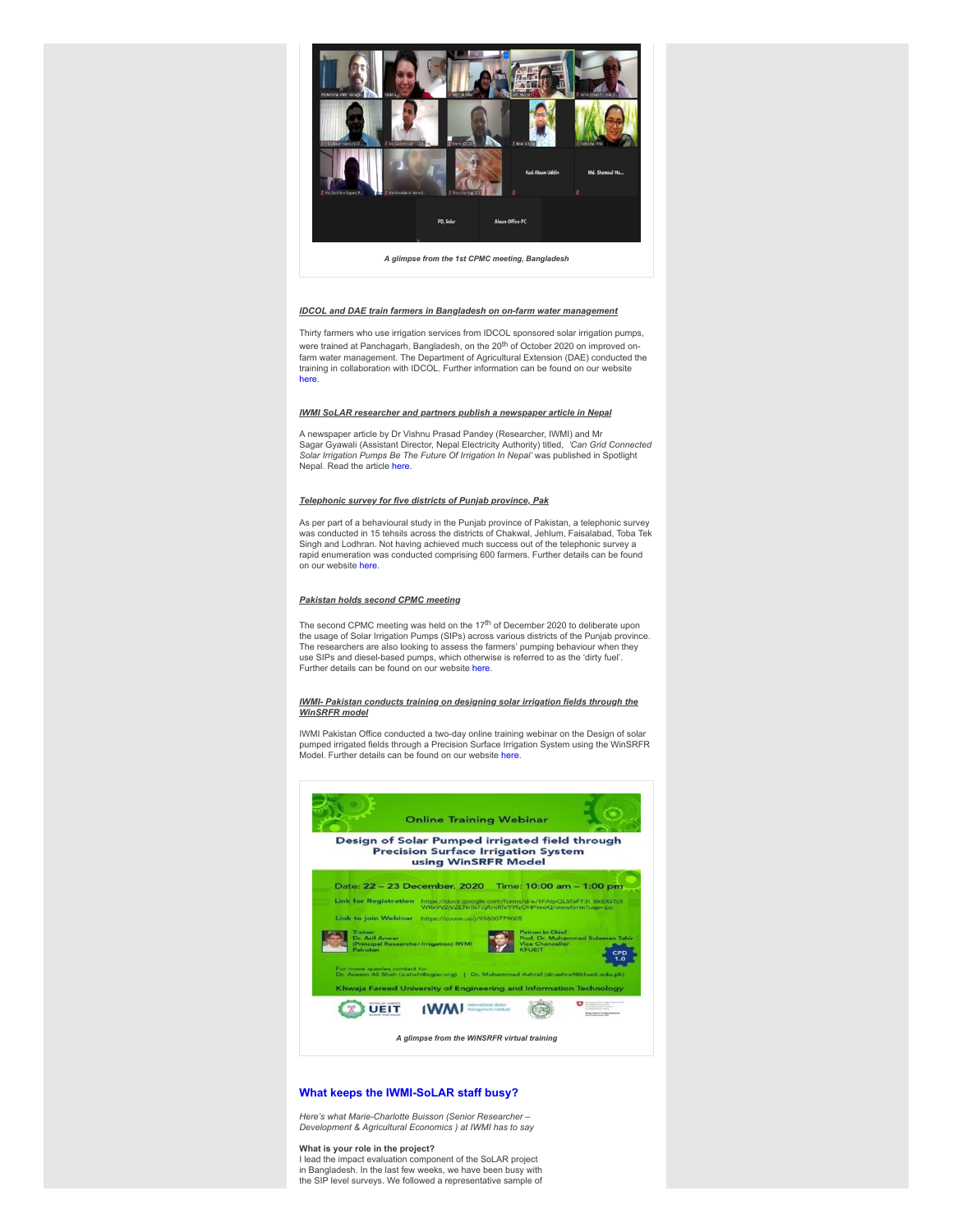82 SIPs with phone surveys for each cropping season. So far, we have collected data for the Kharif 2 season in 2020. Data for the rabi season in 2020-21 and Kharif 1 season in 2021 will be collected soon. We are also finalizing the design of the household surveys that will allow us to understand how the SIPs are impacting farmers livelihoods.

## **What are the important policy questions that your country team is trying to answer?**

We work simultaneously on three types of policy questions: welfare and equity, resource use and climate change mitigation, and design of solar irrigation program. Our related research questions are:



- What is the impact of SIP on agricultural practices and outcomes, farmers'
- behaviour, and equity in water access?<br>What is the effect of SIP on diesel consumption and water applications?
- How do SIP characteristics (NGO/private sponsor, age, power installed, type of pump, financing) influence its operation?
- And how does grid connection affect the operation of SIP, water buyers, and groundwater consumption?

**What keeps you motivated?** I like the idea of understanding both the short-term, direct effects of solar irrigation for farmers and the longer-term global implications on climate change mitigation, resource use, and even rural economy. Thanks to our partnership with IDCOL, we also have the opportunity to work closely with those who make solar irrigation happen in Bangladesh. My motivation and ambition are to be useful to them in helping to understand the effect of their program and designing impactful programs and policies. In addition, it is a pleasure to interact and learn from other SoLAR team members with different disciplinary backgrounds and from our partners at NGO Forum, which keeps me motivated in my dayto-day work.

## **What keeps SoLAR partners engaged?**

*Here's what Laxman Ghimire, Assistant Director, Alternative Energy Promotion Centre, Nepal, a key partner of the SoLAR project, has to say:*

#### **How can this project contribute to the mission of your organization?**

AEPC is promoting small scale solar irrigation projects for the past few years following the renewable energy subsidy policy-2073. We were looking for a rapid assessment to make the delivery system more effective. I must thank IWMI for the rapid



evaluation of installed SIPs. The findings of this rapid assessment are a meaningful implication in our delivery processes. We have adopted some of the recommendations for this year's installation of the irrigation pumps. Likewise, we have limited support in capacity building activities, and IWMI has once again proven to be of immense help in providing training to the company's technical persons and AEPC's engineers.

## **Which component of the project excites you?**

We are interested in observing the impact of the micro-grid pilot project of solar irrigation pumps. If the micro-grid pilot is found feasible, we may replicate this model in the government's upcoming programmes. Impact study and rapid assessment study could be a value addition for the delivery process. Likewise, regular capacity building activities could be assets of HR development in irrigation promotion.

## *Research Papers of interest published in this period:*

[Solar-Powered Automated IoT-Based Drip Irrigation System](https://clt1364917.bmetrack.com/c/l?u=C9CF524&e=12C9E22&c=14D3B5&t=1&email=rCl6ZXzNdYXAlaa8rt3zZVChLVqEDDIg&seq=1)

[Designing a solar and wind hybrid system for small-scale irrigation: a case study for](https://clt1364917.bmetrack.com/c/l?u=C9CF525&e=12C9E22&c=14D3B5&t=1&email=rCl6ZXzNdYXAlaa8rt3zZVChLVqEDDIg&seq=1) Kalangala district in Uganda

[Energy partitioning and microclimate of solar greenhouse under drip and furrow irrigation](https://clt1364917.bmetrack.com/c/l?u=C9CF526&e=12C9E22&c=14D3B5&t=1&email=rCl6ZXzNdYXAlaa8rt3zZVChLVqEDDIg&seq=1) systems

[Solar thermoelectric generator assisted irrigation water pump: Design, simulation and](https://clt1364917.bmetrack.com/c/l?u=C9CF527&e=12C9E22&c=14D3B5&t=1&email=rCl6ZXzNdYXAlaa8rt3zZVChLVqEDDIg&seq=1) economic analysis

#### *In partnership with*



For further information, please get in touch with Ms Zeba Ahsan, Communications<br>Consultant, SoLAR Project, IWMI at <u>[z.ahsan@cgiar.org](mailto:z.ahsan@cgiar.org)</u>

**[Visit the SoLAR website](https://clt1364917.bmetrack.com/c/l?u=C955751&e=12C9E22&c=14D3B5&t=1&email=rCl6ZXzNdYXAlaa8rt3zZVChLVqEDDIg&seq=1)**

You are receiving this email as a result of your contact information being submitted to us during an interaction with us. If you wish to be removed from this mailing list, please use the **Unsubscribe** or **Manage Subscription** links at the bottom of this email. You could also email **[iwmi-comms@cgiar.org](mailto:iwmi-comms@cgiar.org)** and ask to be removed from this mailing list.